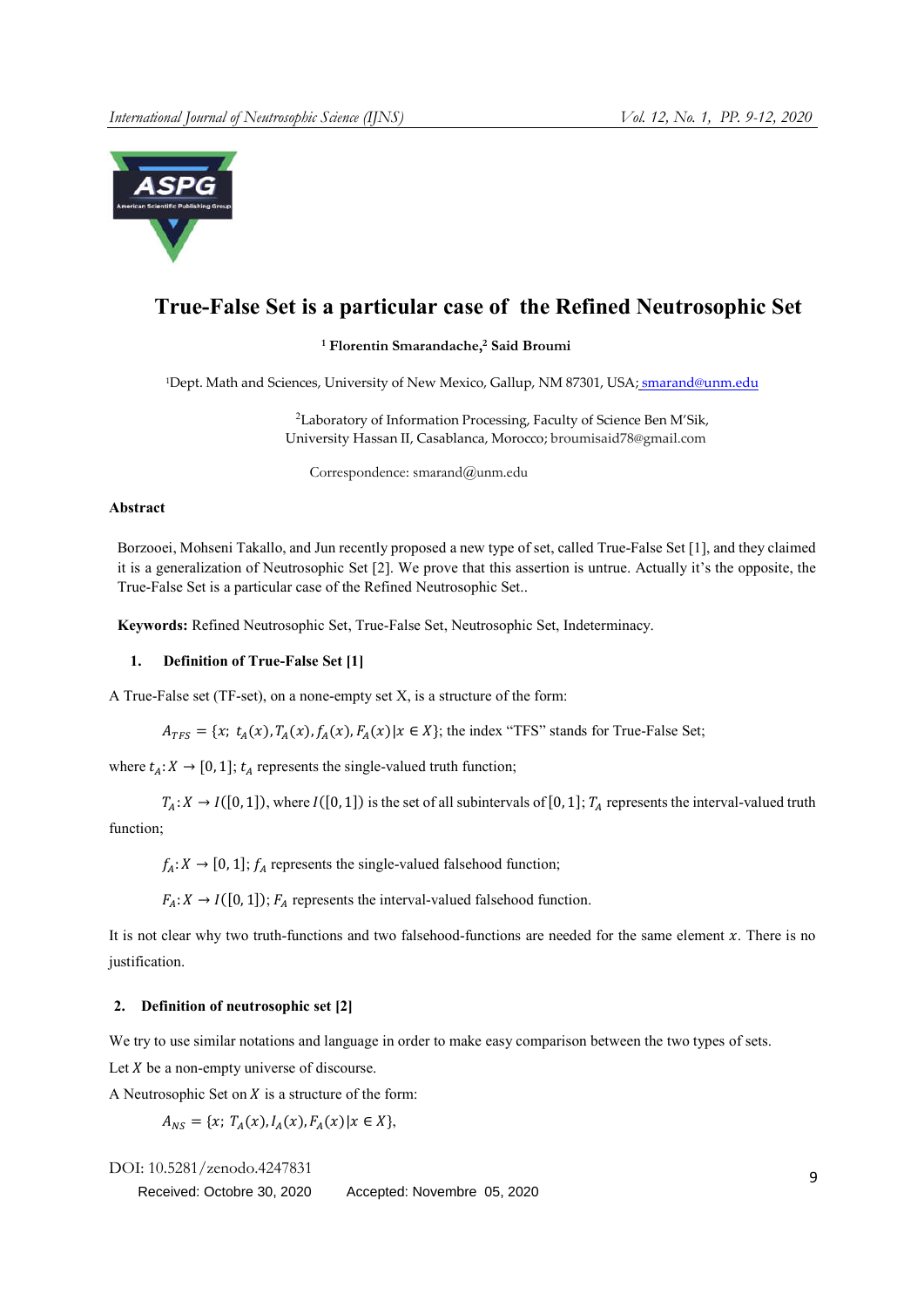where  $T_A$ ,  $I_A$ ,  $F_A: X \to \mathcal{P}(\mathcal{b}^{-1}, \mathcal{b}^{-1})$ , where  $\mathcal{P}(\mathcal{b}^{-1}, \mathcal{b}^{-1})$  is the set of all standard or nonstandard subsets of the nonstandard interval  $]$ <sup>-</sup>0, 1<sup>+</sup>[.

# 3. Distinctions between True-False Set and Neutrosophic Set

1) Clearly  $\mathcal{P}([-0, 1^+]) \supsetneq I([0, 1])$ . From this point of view, the neutrosophic set is larger than the True-False Set.

 $\mathcal{P}([-0, 1^+])$  includes not only strandard subintervals of [0, 1] as  $I([0, 1])$ , but any standard subsets of [0, 1].

2)  $\mathcal{P}([-0, 1^+])$  also includes non-standard subsets of  $[-0, 1^+]$ , left and right monads, binads from nonstandard analysis, that help make a distinction between absolute truth (truth in all possible worlds, according to Leibniz), whose truth-value is  $T_A(x) = 1^+$ , where  $1^+ = 1 + \varepsilon > 1$  and  $\varepsilon$  is a positive infinitesimal number.

Similarly for absolute / relative indeterminacy and respectively falsehood.

The True-False Set cannot make distinctions between absolute and relative truth/falsehood.

3) Neutrosophic Set is much more complex as structure than the True-False Set; Neutrosophic Set has been further extended Neutrosophic Overset (where the neutrosophic components could be > 1), Neutrosophic Underset (where the neutrosophic components could be  $\leq$  0), and Neutrosophic Offset (where the neutrosophic components could be  $> 1$  and  $< 0$ ) in 2007 & 2016 ([3], [4]).

# 4. Transformation of a Single-Valued Neutrosophic Set to a True-False Set [1]

The authors of [1] considered only the simplest form of the Neutrosophic Set, i.e. when the neutrosophic components T, I, F are single (crisp) numbers in [0, 1], while the general definition [2] of neutrosophic set stated since 1998 that T, I, F can be any subsets of [0, 1], or any nonstandard subsets of the non-standard unit interval  $]$ <sup>-</sup>0,  $1$ <sup>+</sup>[.

They considered the single-valued neutrosophic set:

$$
A_{NS} = \{x; T_{NS}(x), I_{NS}(x), F_{NS}(x) | x \in X\},\
$$

where  $T_{NS}$ ,  $I_{NS}$ ,  $F_{NS}$ :  $X \rightarrow [0, 1]$  are single-valued truth, indeterminacy, and falsehood functions respectively. The index "NS" stands for Neutrosophic Set (we adjusted their Greek letter notations to Latin ones, in order to exactly match the common use notations of the neutrosophic set).

They transformed it to a True-False Set in the following way:

$$
t(x) = T_{NS}(x);
$$
  
\n
$$
f(x) = F_{NS}(x);
$$
  
\n
$$
T_{TFS}(x) = \begin{cases} [T_{NS}(x), I_{NS}(x)], \text{if } T_{NS}(x) \le I_{NS}(x); \\ [I_{NS}(x), T_{NS}(x)], \text{if } I_{NS}(x) \le T_{NS}(x); \end{cases}
$$
  
\n
$$
F_{TFS}(x) = \begin{cases} [F_{NS}(x), I_{NS}(x)], \text{if } F_{NS}(x) \le I_{NS}(x); \\ [I_{NS}(x), F_{NS}(x)], \text{if } I_{NS}(x) \le F_{NS}(x). \end{cases}
$$

And they formed the following True-False Set:

$$
A_{TFS} = \{x; t(x), T_{TFS}(x), f(x), F_{TFS}(x) | x \in X\} = \{\langle x; T_{NS}(x), T_{TFS}(x), F_{NS}(x), F_{TFS}(x) \rangle | x \in X\}.
$$

DOI: 10.5281/zenodo.4247831 10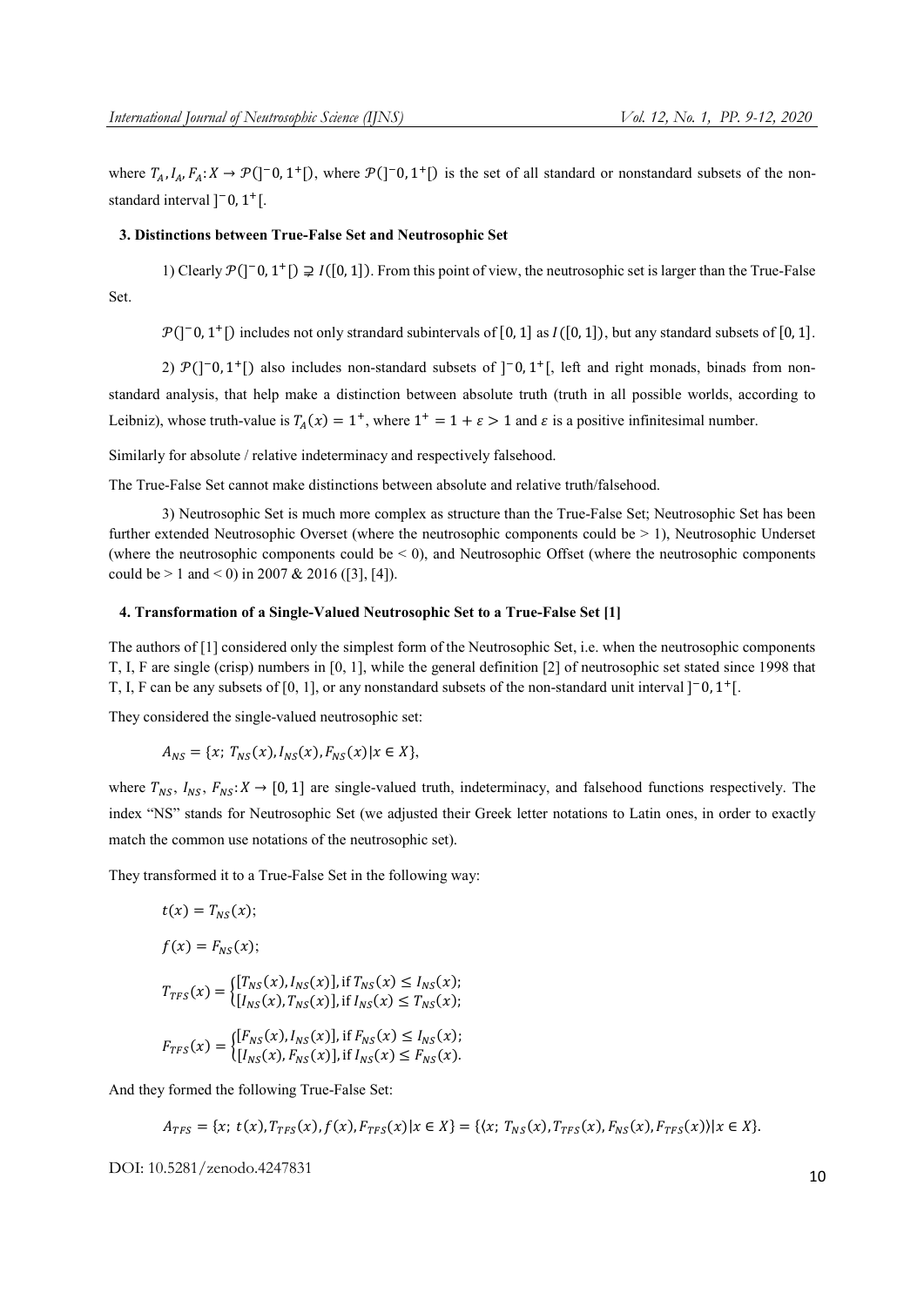This True-False Set,  $A_{TFS}$ , has two truth-functions and two-falsehood functions, but no indeterminacy (neutrality) function (they removed it).

Transforming the neutrosophic set  $A_{NS}$  into a true-false set  $A_{TFS}$  is just a mathematical artifact. It is not proven that  $A_{NS}$  is equivalent to  $A_{TFS}$ . Actually, we'll prove below that they are not.

Other mathematical transformations can be designed as well, constructing new intervals, or combining the neutrosophic functions in other ways, etc. But the equivalence, if any, should be proven.

## 5. Indeterminacy (Neutrality)

The indeterminacy (neutrality) is the quintessence (the flavor) of neutrosophic set, that stringently distinguishes it from previous types of sets.

By eliminating the indeterminacy (or neutrality) from the neutrosophic set  $A_{NS}$ , when constructing a true-false set  $A_{TFS}$ , the true-false set  $A_{TFS}$  becomes defficient, incapable of characterizing the neutrosophic triads of the form  $(\langle A \rangle, \langle \text{neut}A \rangle, \langle \text{anti}A \rangle)$ , where  $\langle A \rangle$  is an item (idea, proposition, attribute, concept, etc.),  $\langle \text{anti}A \rangle$  is its opposite, and  $\langle$  neut $A$ ) is the neutral between these opposites.

For example, in games we have such triads (where  $\langle A \rangle$  = winning):  $\langle$  winning, tie game, loosing  $\rangle$ .

### 6. Numerical Counter-Example of Transforming a Single-Valued Neutrosophic set to a True-False Set

Let's take only one element from a single valued neutrosophic set (for the other elements it will be similar):

$$
x_{NS}(0.3, 0.4, 0.2)
$$
, hence  $T_{NS}(x) = 0.3$ ,  $I_{NS}(x) = 0.4$ ,  $F_{NS}(x) = 0.2$ .

Let's transform it into a true-false set's element according to [1]:

 $\chi_{TFS}(0.3,[0.3, 0.4], 0.2,[0.2, 0.4])$ , hence  $t_{TFS}(x) = 0.3$ ,  $T_{TFS}(x) = [0.3, 0.4], f_{TFS}(x) = 0.2, F_{TFS}(x) =$ [0.2, 0.4].

The indeterminacy  $I_{NS}(x) = 0.4$  into the neutrosophic set has been replaced into the true-false set by an interval-value truth  $T_{TFS}(x) = [0.3, 0.4]$  and an interval-value falsehood  $F_{TFS}(x) = [0.2, 0.4]$ . But these are a totally different results.

If, with respect to an element, the indeterminacy-membership is 0.4, this is not equivalent with element's truthmembership be equal to [0.3, 0.4] and its false-membership be equal to [0.2, 0.4].

#### 7. Other Counter-Examples

Let  $x_{NS}(0.3, 0.4, 0.2)$  represent, with respect to the player x in a game where he plays against others, that his degree of winning ( $T_{NS} = 0.3$ ), his degree of tie game ( $I_{NS} = 0.4$ ), and his degree of loosing ( $F_{NS} = 0.2$ ).

By transforming  $x_{NS}$  to  $x_{TFS}$  (0.3, [0.3, 0.4], 0.2, [0.2, 0.4]), we get that with respect to the same player x, his degree of winning is 0.3 or [0.3, 0.4], and his degree of loosing is 0.2 or [0.2, 0.4].

DOI: 10.5281/zenodo.4247831 11